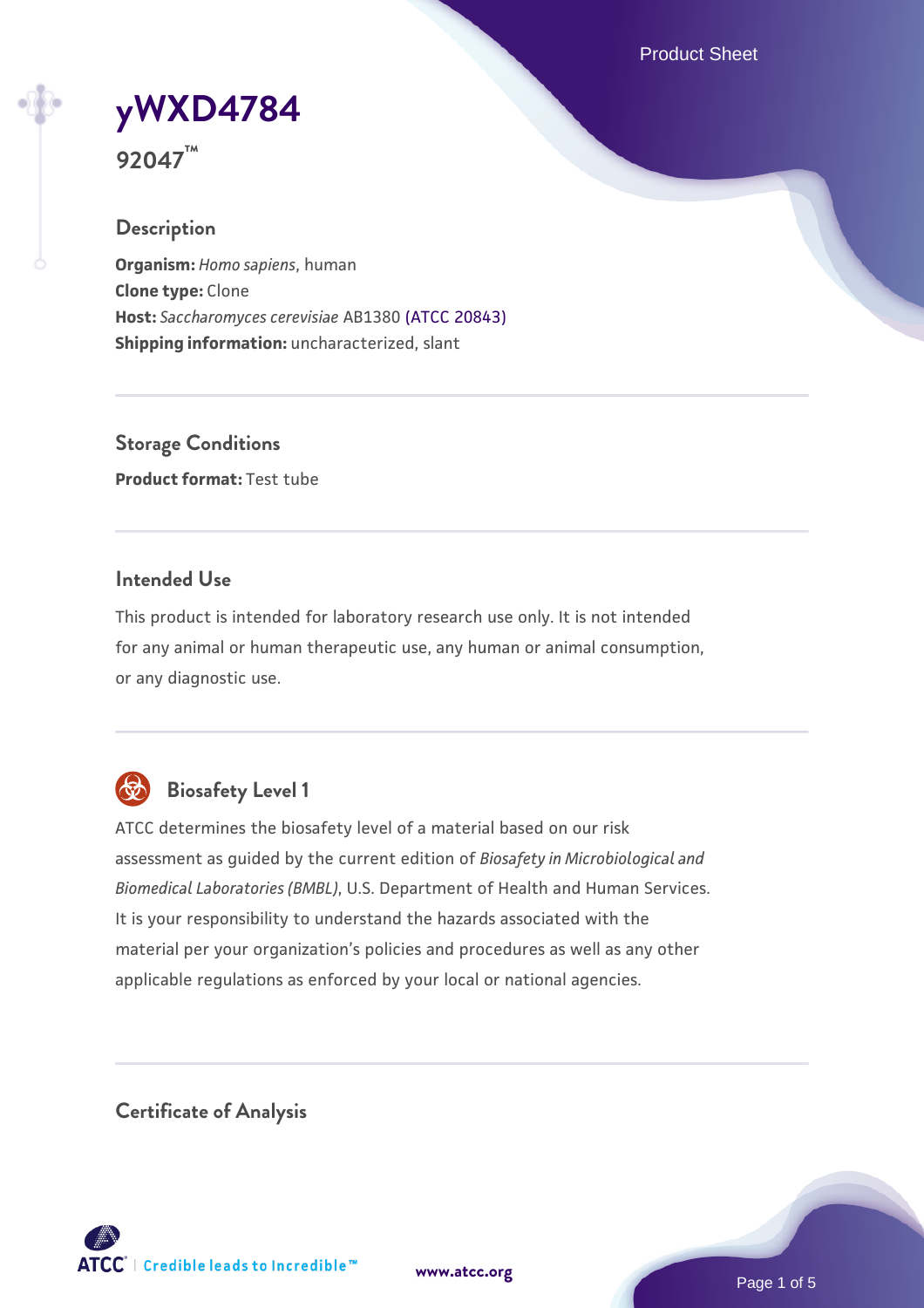### **[yWXD4784](https://www.atcc.org/products/92047)** Product Sheet **92047**

For batch-specific test results, refer to the applicable certificate of analysis that can be found at www.atcc.org.

### **Insert Information**

**Type of DNA:** genomic **Genome:** Homo sapiens **Chromosome:** X X pter-q27.3 **Gene name:** DNA Segment, single copy **Gene product:** DNA Segment, single copy [DXS3751] **Gene symbol:** DXS3751 **Contains complete coding sequence:** Unknown **Insert end:** EcoRI

### **Vector Information**

**Intact vector size:** 11.454 **Vector name:** pYAC4 **Type of vector:** YAC **Host range:** *Saccharomyces cerevisiae*; *Escherichia coli* **Vector information:** other: telomere, 3548-4235 other: telomere, 6012-6699 Cross references: DNA Seq. Acc.: U01086 **Cloning sites:** EcoRI **Markers:** SUP4; HIS3; ampR; URA3; TRP1 **Replicon:** pMB1, 7186-7186; ARS1, 9632-10376

### **Growth Conditions**

**Medium:**  [ATCC Medium 1245: YEPD](https://www.atcc.org/-/media/product-assets/documents/microbial-media-formulations/1/2/4/5/atcc-medium-1245.pdf?rev=705ca55d1b6f490a808a965d5c072196)



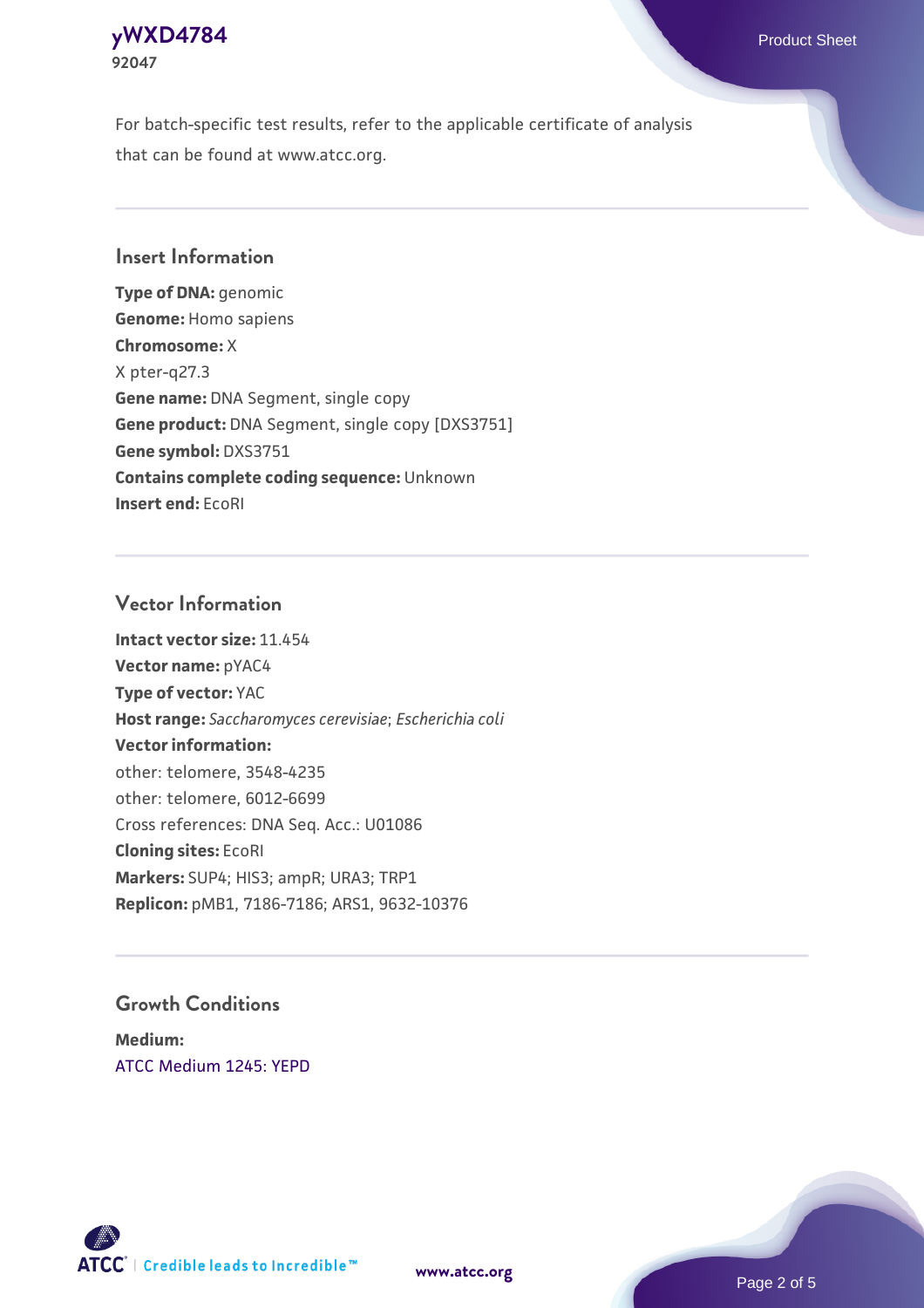#### **[yWXD4784](https://www.atcc.org/products/92047)** Product Sheet **92047**

#### **Temperature:** 30°C

#### **Notes**

More information may be available from ATCC (http://www.atcc.org or 703- 365-2620).

### **Material Citation**

If use of this material results in a scientific publication, please cite the material in the following manner: yWXD4784 (ATCC 92047)

### **References**

References and other information relating to this material are available at www.atcc.org.

#### **Warranty**

The product is provided 'AS IS' and the viability of ATCC® products is warranted for 30 days from the date of shipment, provided that the customer has stored and handled the product according to the information included on the product information sheet, website, and Certificate of Analysis. For living cultures, ATCC lists the media formulation and reagents that have been found to be effective for the product. While other unspecified media and reagents may also produce satisfactory results, a change in the ATCC and/or depositor-recommended protocols may affect the recovery, growth, and/or function of the product. If an alternative medium formulation or reagent is used, the ATCC warranty for viability is no longer valid. Except as expressly set forth herein, no other warranties of any kind are

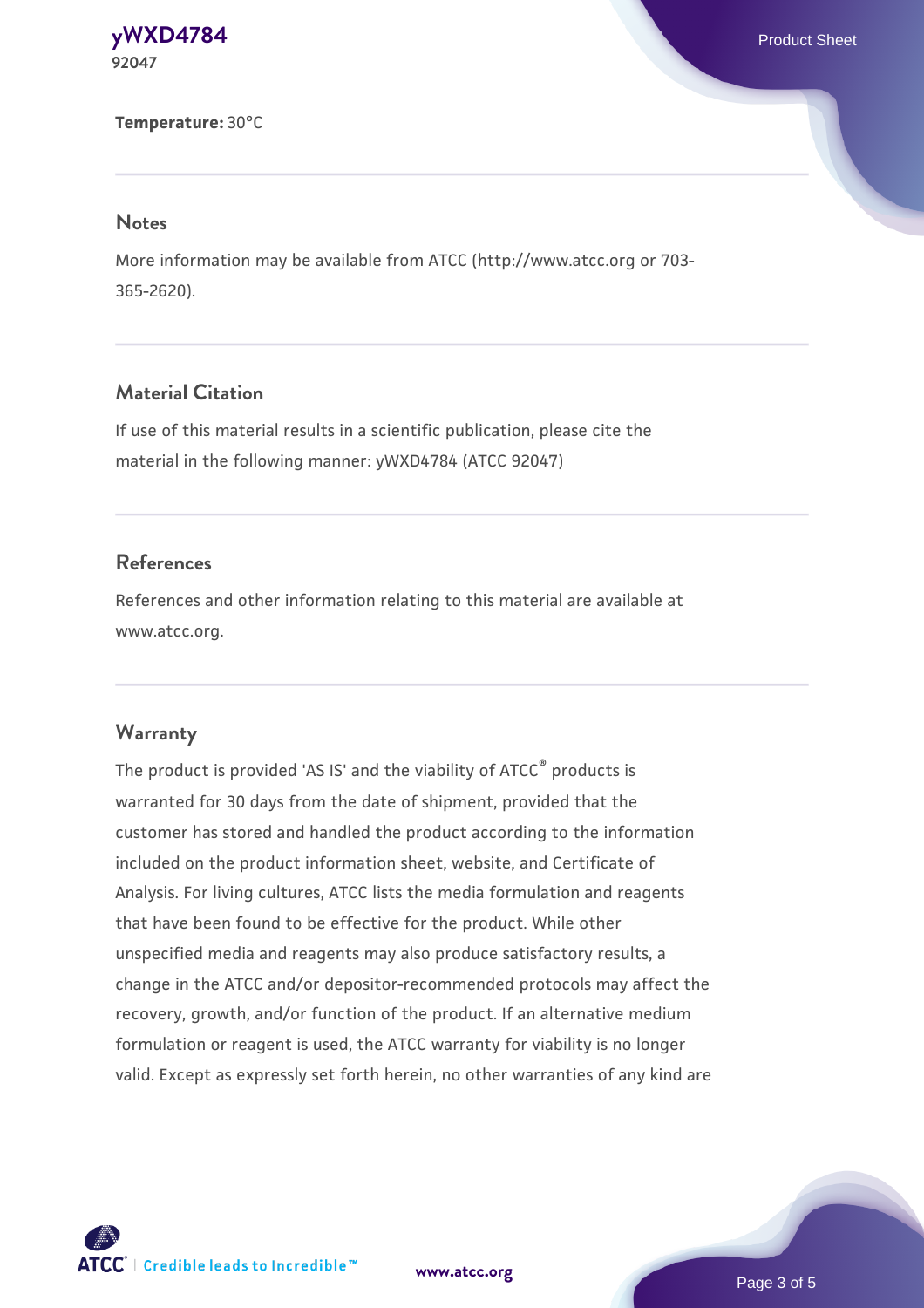**92047**

provided, express or implied, including, but not limited to, any implied warranties of merchantability, fitness for a particular purpose, manufacture according to cGMP standards, typicality, safety, accuracy, and/or noninfringement.

### **Disclaimers**

This product is intended for laboratory research use only. It is not intended for any animal or human therapeutic use, any human or animal consumption, or any diagnostic use. Any proposed commercial use is prohibited without a license from ATCC.

While ATCC uses reasonable efforts to include accurate and up-to-date information on this product sheet, ATCC makes no warranties or representations as to its accuracy. Citations from scientific literature and patents are provided for informational purposes only. ATCC does not warrant that such information has been confirmed to be accurate or complete and the customer bears the sole responsibility of confirming the accuracy and completeness of any such information.

This product is sent on the condition that the customer is responsible for and assumes all risk and responsibility in connection with the receipt, handling, storage, disposal, and use of the ATCC product including without limitation taking all appropriate safety and handling precautions to minimize health or environmental risk. As a condition of receiving the material, the customer agrees that any activity undertaken with the ATCC product and any progeny or modifications will be conducted in compliance with all applicable laws, regulations, and guidelines. This product is provided 'AS IS' with no representations or warranties whatsoever except as expressly set forth herein and in no event shall ATCC, its parents, subsidiaries, directors, officers, agents, employees, assigns, successors, and affiliates be liable for indirect, special, incidental, or consequential damages of any kind in connection with or arising out of the customer's use of the product. While reasonable effort is made to ensure authenticity and reliability of materials on deposit, ATCC is not liable for damages arising from the misidentification or misrepresentation of such materials.



**[www.atcc.org](http://www.atcc.org)**

Page 4 of 5